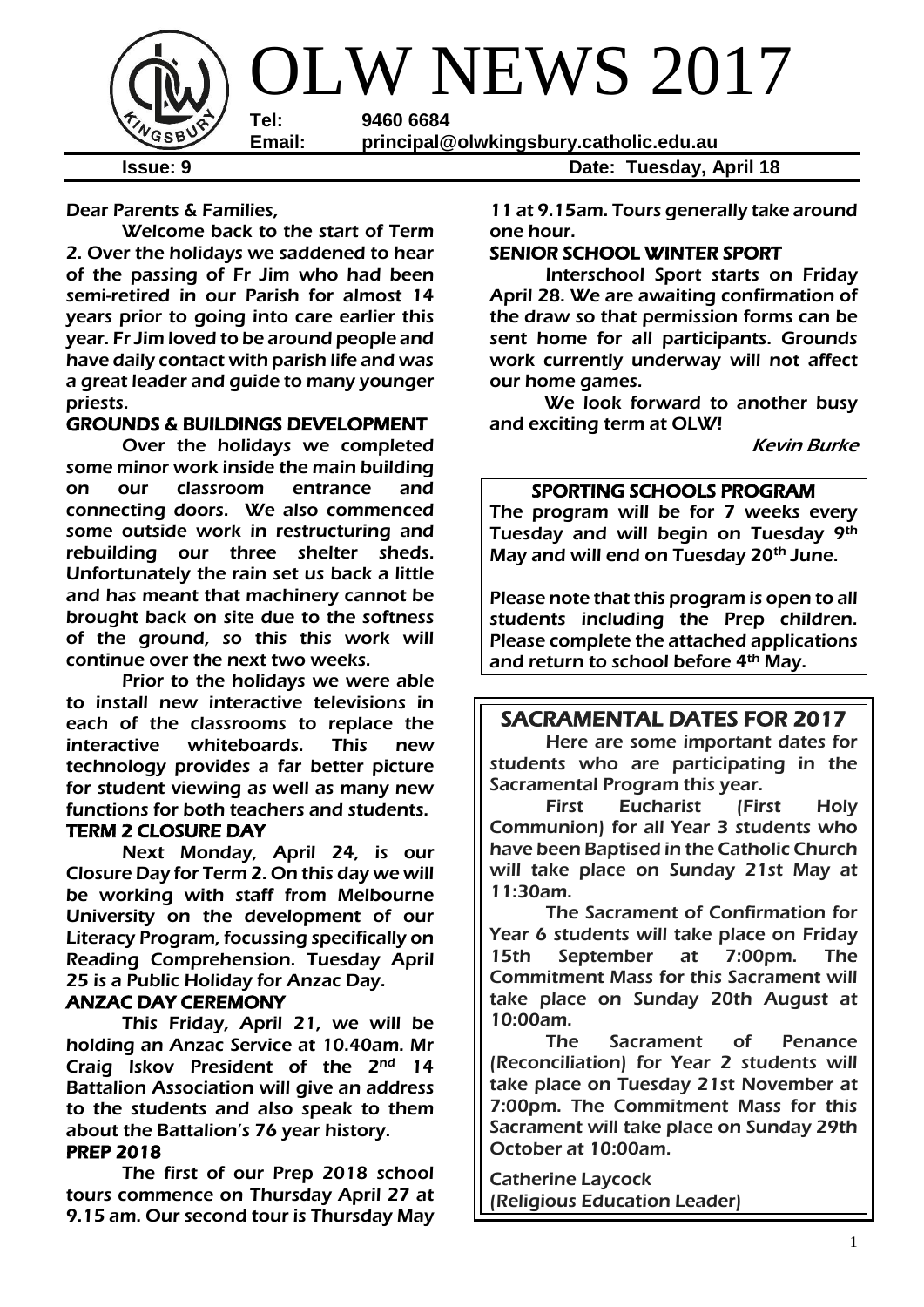# OLW 2017 SCHOOL CALENDAR

|                  | <b>APRIL</b>                    |
|------------------|---------------------------------|
| <b>TUE 18</b>    | <b>TERM 2 BEGINS</b>            |
| <b>FRI 21</b>    | <b>ANZAC SERVICE</b>            |
| <b>MON 24</b>    | <b>SCHOOL CLOSURE DAY</b>       |
| <b>TUE 25</b>    | <b>ANZAC DAY</b>                |
| THUR 27          | <b>PREP 2018 SCHOOL TOUR</b>    |
| <b>FRI 28</b>    | <b>WINTER SPORT BEGINS</b>      |
|                  | <b>MAY</b>                      |
| <b>TUE 2</b>     | P & F MEETING                   |
| WED <sub>3</sub> | <b>FIRST COMMUNION PARENT</b>   |
|                  | & CHILD NIGHT                   |
| FRI 5            | <b>SCHOOL CROSS COUNTRY</b>     |
|                  | <b>TRIAL / WINTER SPORT</b>     |
| MON 8            | <b>FIRE BRIGADE VISIT</b>       |
| TUE <sub>9</sub> | <b>NAPLAN (Years 3 &amp; 5)</b> |
| <b>WED 10</b>    | <b>NAPLAN (Years 3 &amp; 5)</b> |
|                  | <b>ED BOARD MEETING</b>         |
| THUR 11          | <b>NAPLAN (Years 3 &amp; 5)</b> |
|                  | PREP 2018 SCHOOL TOUR           |
| <b>FRI 12</b>    | <b>MOTHER'S DAY STALL</b>       |
|                  | <b>PRINCIPALS NETWORK</b>       |
|                  | <b>MEETING</b>                  |
|                  | <b>WINTER SPORT</b>             |
| SUN 14           | <b>MOTHER'S DAY</b>             |
| <b>WED 17</b>    | <b>DISTRICT CROSS COUNTRY</b>   |
| THUR 18          | <b>PREP 2018 INTERVIEWS</b>     |
|                  | <b>YEAR 5 BOYS PARADE</b>       |
|                  | <b>COLLEGE VISIT</b>            |

FRI 19 WINTER SPORT BYE SUN 21 FIRST COMMUNION

WED 24 SCHOOL FEAST DAY<br>THUR 25 PREP 2018 INTERVIEY THUR 25 PREP 2018 INTERVIEWS<br>FRI 26 WINTER SPORT WINTER SPORT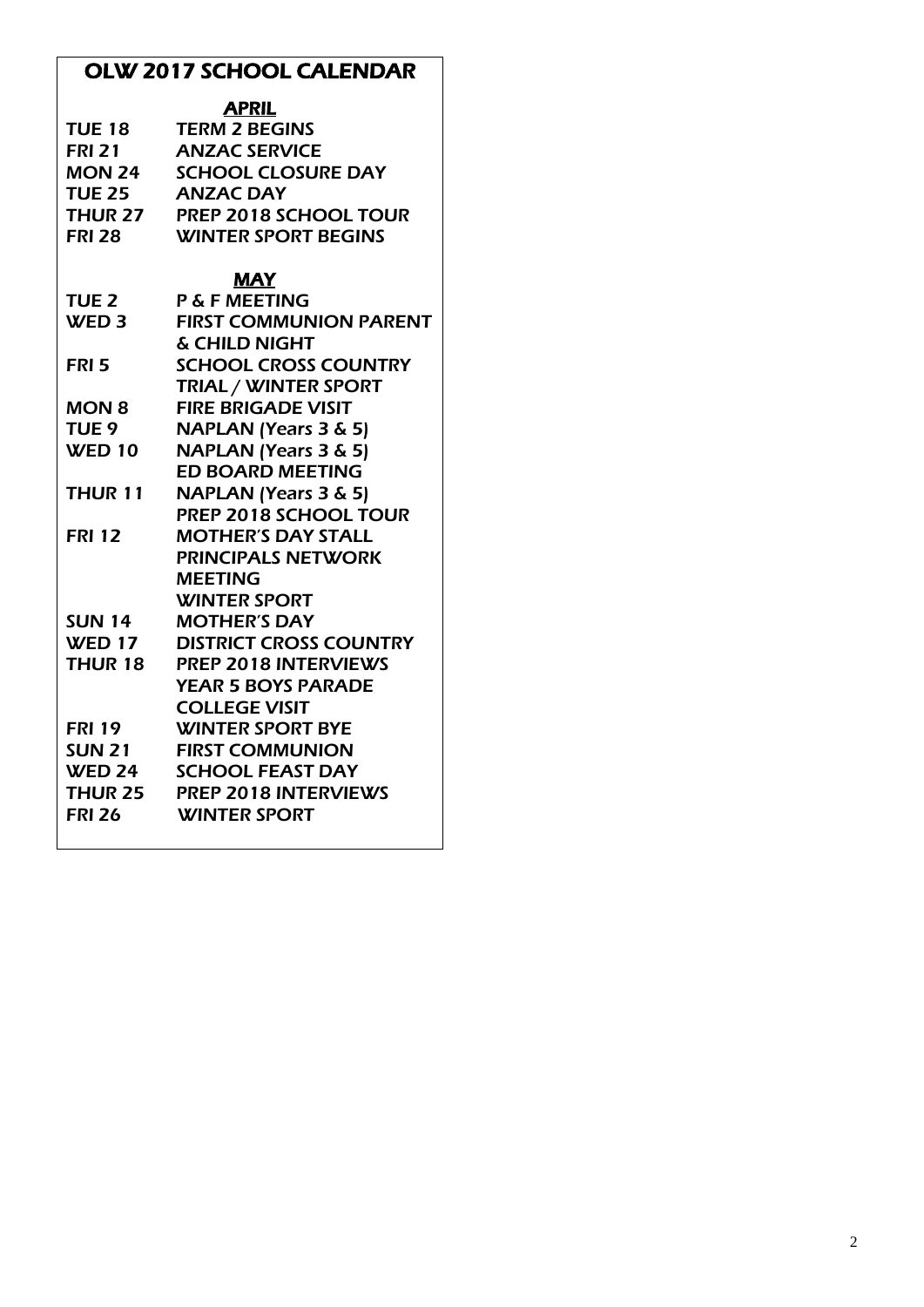

# **Our Lady of the Way Primary School**

**Green Avenue, Kingsbury** P.O. Box 159 KINGSBURY. Vic 3083

Tel: 9460 6684 Fax: 9460 7831

Email: principal@olwkingsbury.catholic.edu.au

## Our Lady of the Way Sporting Schools Program

April 18th , 2017

Dear Parents,

The Extra Curricular Sporting Schools Program for Term 2 will commence 9th May 2017.

The program will operate for 7 weeks on each TUESDAY during Term 2, beginning on TUESDAY 9<sup>th</sup> May, 2017 and run until TUESDAY 20<sup>th</sup> June, 2017. The program will commence directly after school, the same as the AASC program did. Each session will finish at 4.45pm. Fruit will be provided, but the students will need to have their own water bottle.

This Term's sport will be **SOCCER**. Places are strictly limited, so if you would like your child to be considered for the program please complete the Permission / Medical Form and return it to the school office by THURSDAY 4th May, 2017. Places will offered based on the return of the form, and you will be notified in writing by Ms Pullen if you have been successful in gaining a place on Friday, 5<sup>th</sup> May, 2017.

Students can wear their regular school uniform, and may bring a change of runners to wear. If the weather is too cold or wet, then a modified program will take place in the school hall.

The Sporting Schools program is open to all students of all levels for the rest of the year including the Preps.

Yours sincerely,

**Kathy Pullen**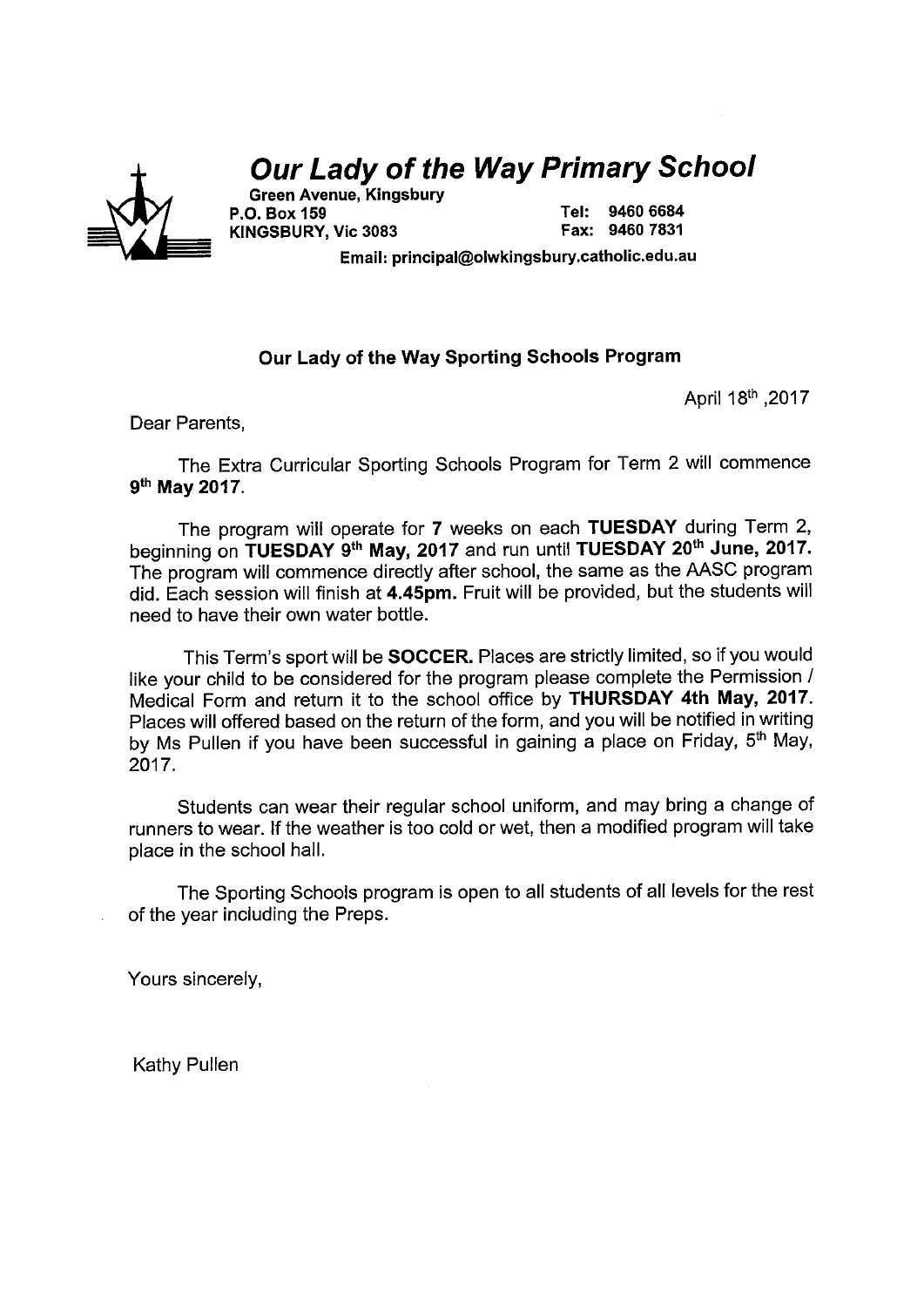**Sporting Schools 2017 Permission and Medical Form.**<br>This information is intended to assist the school in case of any medical emergency with your child. All information is held in confidence.

 $\ddot{\phantom{a}}$ 

| Please tick if your child suffers from any of the following:<br>$\Box$ Blackouts $\Box$ Fits of any type<br>Diabetes<br>□<br>$\Box$ Dizzy spells $\Box$ Migraine $\Box$ Heart condition<br>Travel sickness $\Box$ Asthma<br>$\Box$<br>⊔<br>Allergies to:                                                                                                                                                                                                                                                                                                                             |                                                                                                                               |
|--------------------------------------------------------------------------------------------------------------------------------------------------------------------------------------------------------------------------------------------------------------------------------------------------------------------------------------------------------------------------------------------------------------------------------------------------------------------------------------------------------------------------------------------------------------------------------------|-------------------------------------------------------------------------------------------------------------------------------|
|                                                                                                                                                                                                                                                                                                                                                                                                                                                                                                                                                                                      |                                                                                                                               |
|                                                                                                                                                                                                                                                                                                                                                                                                                                                                                                                                                                                      |                                                                                                                               |
|                                                                                                                                                                                                                                                                                                                                                                                                                                                                                                                                                                                      |                                                                                                                               |
| <b>Tablets and medicines</b><br>Is your child presently taking tablets and/or medicine? YES/NO<br>If YES, please state name of medication, dosage, etc.<br>All medication must be handed to the teacher in charge prior to leaving. All containers must be labelled<br>with your child's name, the dosage to be taken and when it should be taken. If it is necessary or<br>appropriate for your child to carry their own medication (for example asthma puffers and insulin for<br>diabetes) it must be with the knowledge and approval of both the teacher in charge and yourself. |                                                                                                                               |
| L<br>Program to be held during Term 2, 2017 and give permission for my child ____________________________<br>to participate in this activity.                                                                                                                                                                                                                                                                                                                                                                                                                                        | have read the attached outline of the Sporting Schools                                                                        |
| behalf such medical assistance as he/she may reasonably require. I accept all operative, blood transfusion<br>and/or anaesthetic risks involved and the responsibility for payment of all expenses incurred.                                                                                                                                                                                                                                                                                                                                                                         |                                                                                                                               |
| Name:                                                                                                                                                                                                                                                                                                                                                                                                                                                                                                                                                                                | Name:<br><u> 1989 - Jan Stein Stein Stein Stein Stein Stein Stein Stein Stein Stein Stein Stein Stein Stein Stein Stein S</u> |
|                                                                                                                                                                                                                                                                                                                                                                                                                                                                                                                                                                                      |                                                                                                                               |
| Date:                                                                                                                                                                                                                                                                                                                                                                                                                                                                                                                                                                                | Date:                                                                                                                         |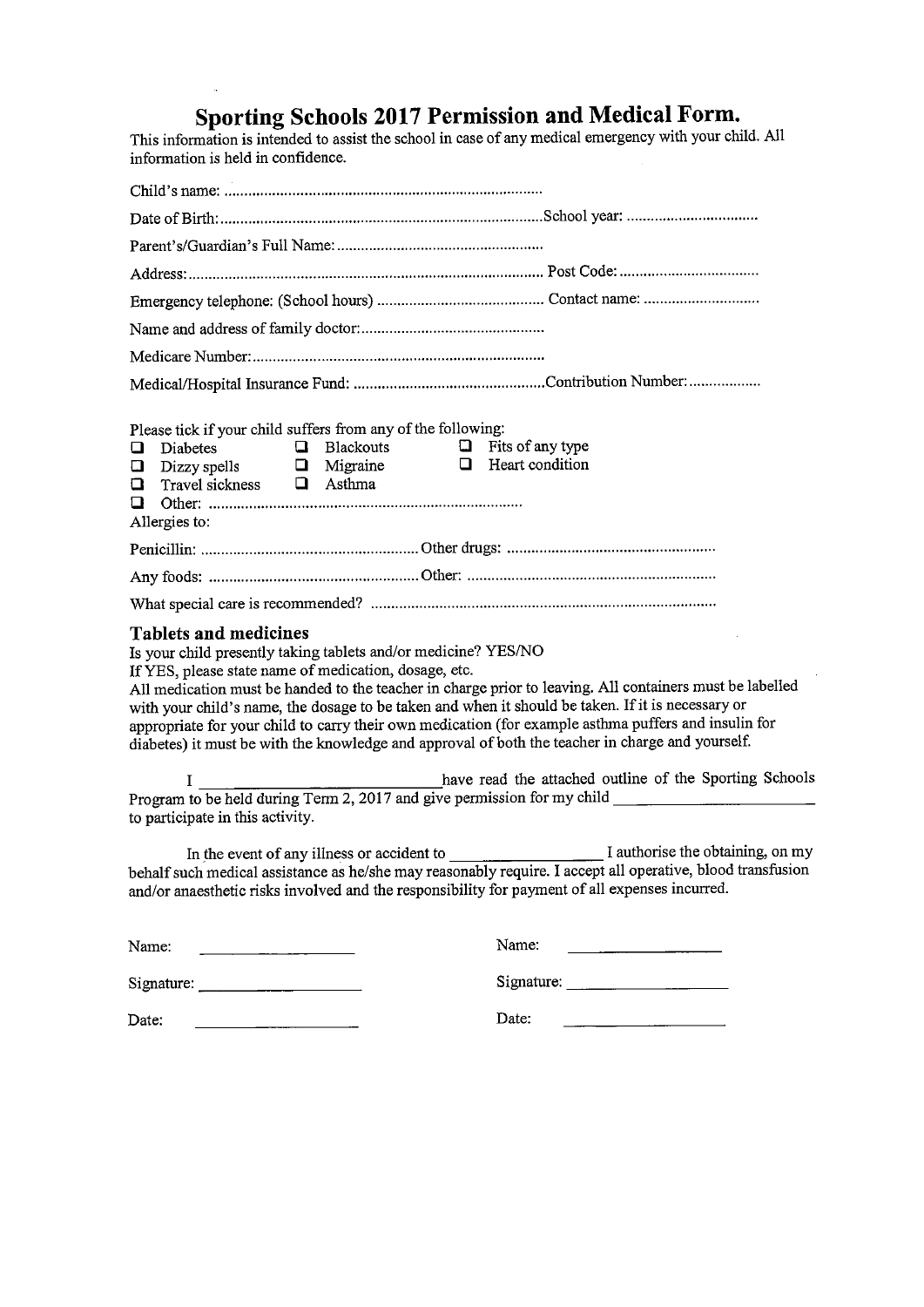# *Parish of Our Lady of the Way Kingsbury*

*Presbytery: 13 Green Ave, Kingsbury, 3083*



*Parish Priest: Fr Terry Bergin Tel: 9462 1221 School Tel: 9460 6684 Email: terrybergin1@bigpond.com* **Parish Website:** OLW Kingsbury Saturday – Vigil Mass: Sacrament of Reconciliation: Rosary Monday to Saturday: Divine Mercy Chaplet Exposition of the Blessed Sacrament: 6.00PM 8.00AM and 10.00AM 10.00AM Saturday from 5.15 to 5.45PM 9.30AM After Mass Daily Friday from 9.00 to 9.30AM *Baptisms and Marriages by appointment: Please ring 9462 1221*

*Entrance Antiphon:* I have risen, and I am with you still, alleluia. You have laid your hand upon me, alleluia. Too wonderful for me, this knowledge, alleluia, alleluia.

*Communion Antiphon:* Christ our Passover has been sacrificed, alleluia; therefore let us keep the feast with the unleavened bread of purity and truth, alleluia, alleluia.

### *Readers for Sunday Mass*

| $16th$ Apr           | 6pm J Conway | 8am K. McGrath | 10am I Lowe   |
|----------------------|--------------|----------------|---------------|
| $23^{\text{rd}}$ Apr | 6pm E Nguyen | 8am C Nguyen   | 10am J McColl |

## *Extraordinary Ministers of Holy Communion*

| $16th$ Apr           | 6pm M Martin | 10am J Aroquianadin |
|----------------------|--------------|---------------------|
| $23^{\text{rd}}$ Apr | 6pm L Gangi  | 10am D Grant        |

# *OLW Church Cleaning Roster*

22nd April Professional Cleaners 6<sup>th</sup> May J O'Mahony, Freddie & Laura, Christina Sant, Judy

## *OLW Sacristy Linen Laundering Roster*

23rd Apr Kath Zanini  $30<sup>th</sup>$  Apr Joy Conway

| $05^{th}$ Apr | <b>Church Account</b>     | \$1283.00 |
|---------------|---------------------------|-----------|
|               | <b>Presbytery Account</b> | \$810.00  |

*Sun 16<sup>th</sup> Apr* 10am Mass; today we remember Carmel Giuliani, 8<sup>th</sup> anniversary.

*Reimagining Parish Services Expo, Sat 6 May 2017 Montmorency.* St. Francis Xavier Parish Montmorency and Catholic Social Services Victoria are organizing a 'Parish Expo'' on the 6<sup>th</sup> May from  $9.30 - 1.30$ , focusing on service by parishes to those in need in the community. The expo will be an opportunity for parishes – parishioners, pastoral associates, parish council members, and priests - to learn from other parish and social service groups about the services they provide, and how to put things into practice. The expo will be an opportunity for parishes and agencies to strengthen networks, learn from each other, and increase the services to those in need, or on the margins of our society. Cost \$20.00 (\$10.00 concession, or contact us to discuss)